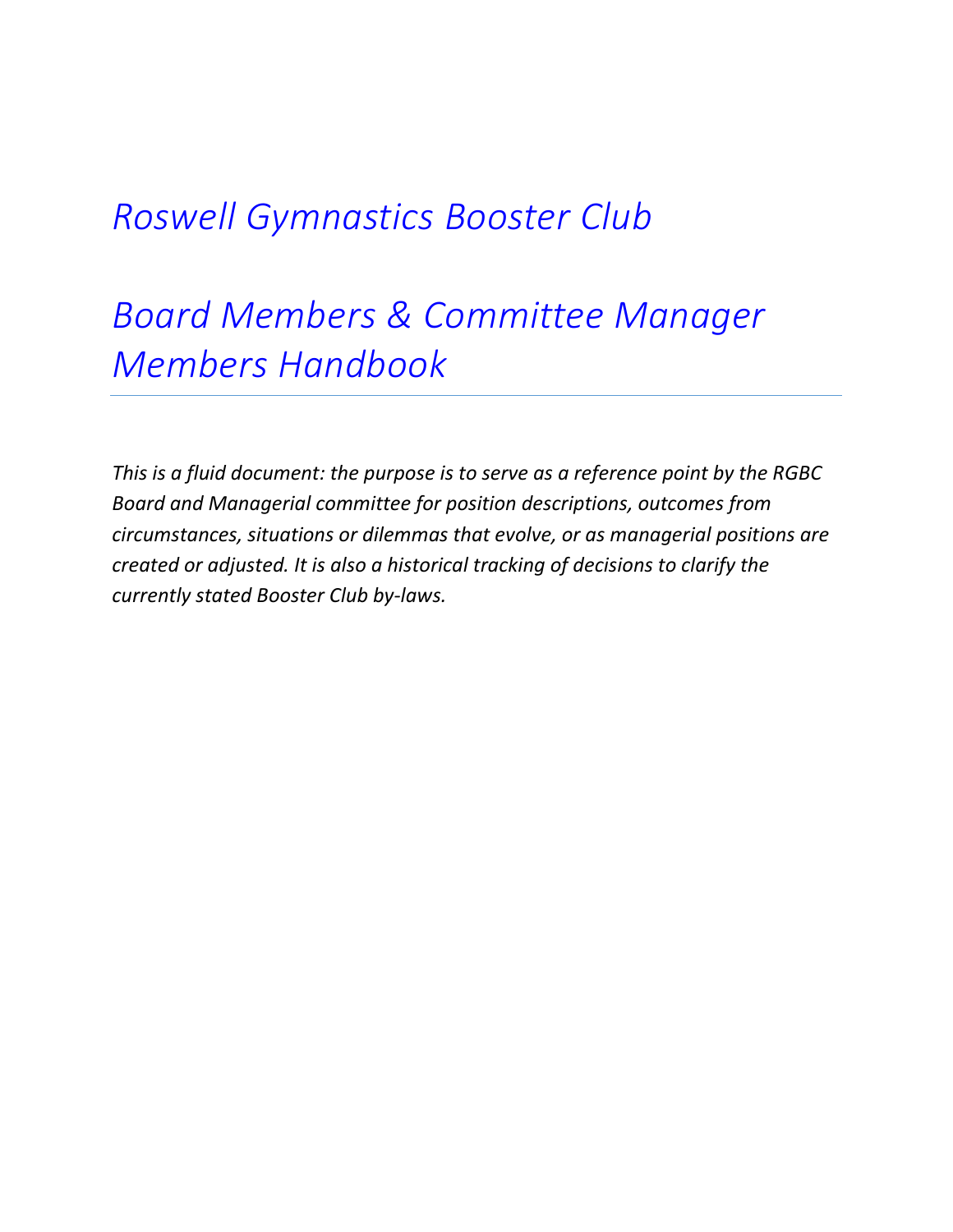# Board Members and Managers

## Definitions:

| <b>Board Member</b> | Parent in good financial standing who has been elected to one of the<br>following roles: President, Vice-President, Treasurer, Fundraising<br>Coordinator, or Secretary |
|---------------------|-------------------------------------------------------------------------------------------------------------------------------------------------------------------------|
| Manager             | Parent who has volunteered and been appointed by the incoming Board<br>to manage one of the Manager positions described below                                           |
| Compulsory parent   | Parent of a gymnast who competes on team level $3 - 5$ , USA Xcel Gold,<br>and AAU Xcel                                                                                 |
| Optional parent     | Parent of a gymnast who competes on team level $6 - 10$ , Xcel Platinum<br>and Diamond                                                                                  |

### Description of Board Member Responsibilities:

#### President

- Responsible for leadership, organization of meetings, supervising managers and providing assistance where needed.
- Act as liaison to Gymnastics Director and Supervisors on behalf of the Board
- Serve as main point of contact for gym parent
- Works with Board to create a nominating committee made up of three BC members.
- Serve as the Board representative on the nominating committee
- Work with Supervisors for any long term financial planning
- Plan and present annual membership meeting
- Social
	- o Responsible for planning, decorating, and facilitating the Holiday party and End of Year Banquet
	- o Responsible for communicating with teams all upcoming events
	- o Act as main point of contact for all vendors for social activities planned
	- o Work with Treasurer in order to maintain appropriate budget for events and pay vendors as needed
	- o Work with Team Supervisors to determine event dates, reserve locations as needed, end of year gifts (trophy, letter, etc)
	- o Work with Team Supervisors to determine graduating seniors and coordinate photo slide-shows, commemoration tables, memory book gift, and flower/plant gift for parents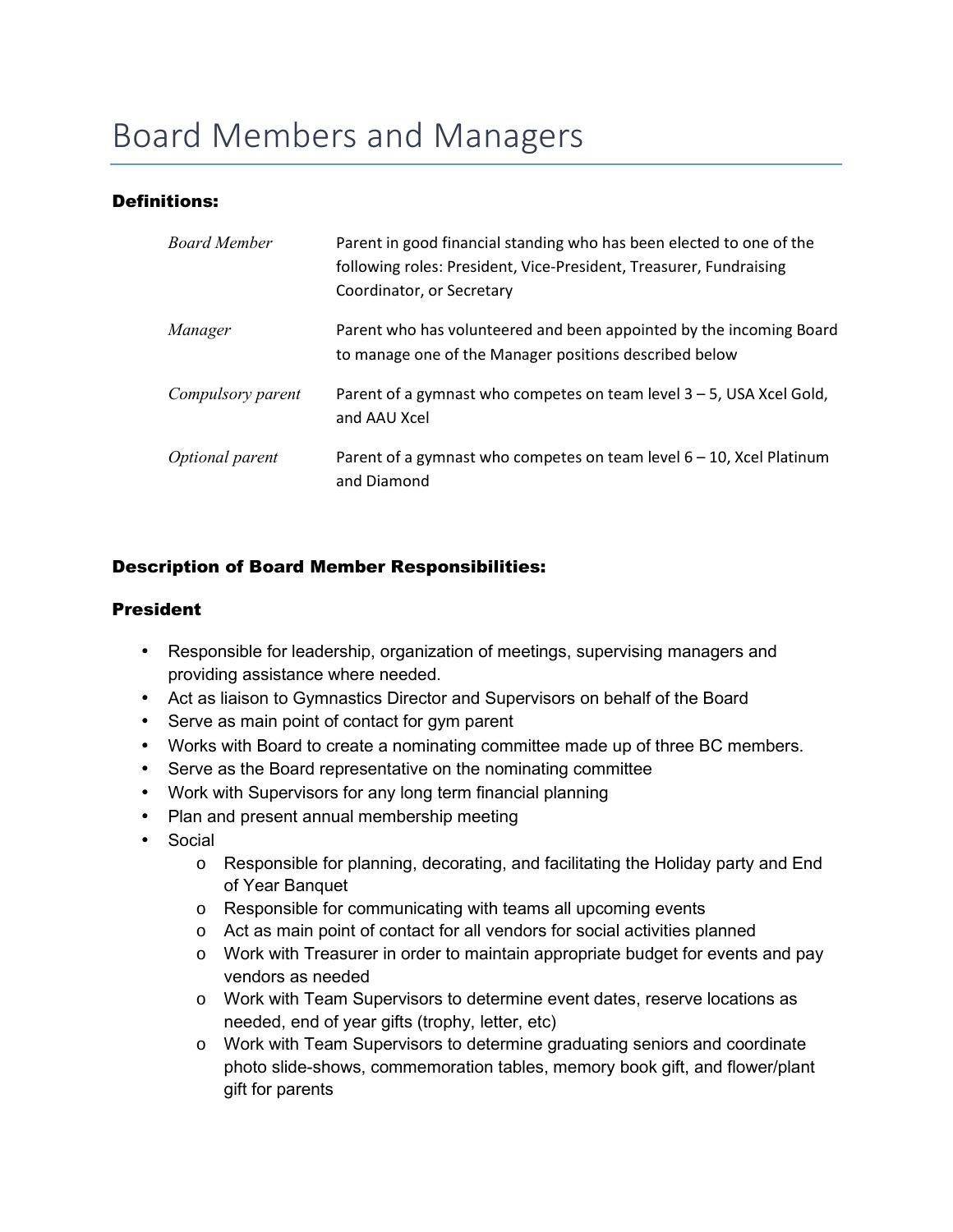- o Coordinate end of year banquet video
- Oversee planning for all social events (Banquet, Jamboree, Holiday Party)
- Work Board Member shift at all home meets
- Attend all Board meetings

## Vice-President

- Responsible for aiding in the leadership of the Booster Club and assisting the President as needed
- Utilize online sign up to create and manage all gym parent volunteer shifts during home meets, Jamboree, and other Booster Club Fundraising events.
- Coordinate with Treasurer to reconcile family credits for working meets
- Set policies on family & staff credits for working meets
- Review/update bylaws and board handbook as needed
- Review/update Roswell Gymnastics website and mobile app with direction from gymnastics director/supervisors
- Work Board member shift for all home meets
- Attend all Board Meetings

# **Treasurer**

- Create budget for the year
- Update and maintain QuickBooks for all accounts receivables/payables
- Reconcile bank statements monthly
- Prepare monthly and yearend financial statements
- Prepare monthly variance to budget analysis and present at board meetings
- Record / pay all home meet expenses
	- o Including: Front door, concessions, novelties and meet fees
	- o Writing checks to reimburse hospitality workers (for food purchased), etc.
- Create profit and loss report for each home meet
- Work with novelties manager to maintain novelties inventory and reimburse for supplies
- Work with concessions manager to maintain concessions inventory and reimburse as needed for supplies
- Work with Spirit wear manager to pay vendors, invoice gymnasts and reconcile gymnast payments
- Ensure all meet registrations are paid timely
- Create gymnast invoices for all meet entries, apparel and other booster club related expenses
- Oversee gymnast financial standings and notify club of delinquent accounts prior to meet registrations
- Reconcile gymnast meet registrations with invoice at year end
- Pay per diem to coaches for all travel meets prior to travel
- Communicate budget and pay vendors for holiday party, banquet, team camp and other booster club related expenses.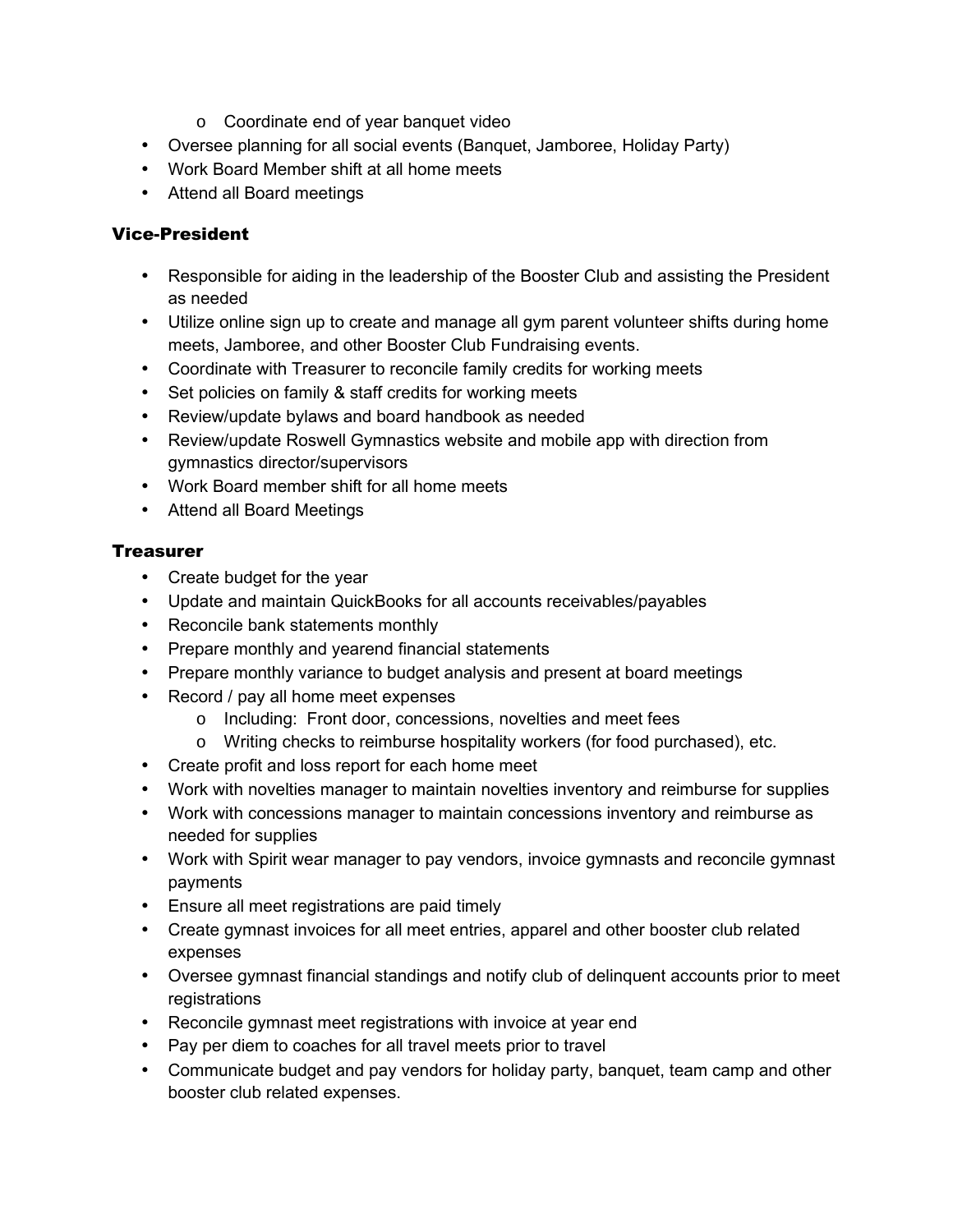- Attend all Board Meetings
- Work Board Member shift at all home meets

# Fundraising Coordinator

- •
- Coordinate with Gymnastics Director and Supervisor to define short and long term needs for the gym
- Develop annual goals for fundraising and present to Board for discussion
- Develop options for additional fundraising opportunities and present to the Board for discussion
- Communicate fundraising goals and plans to membership
- Oversee planning and implementation of all fundraising events
- Coordinate with Concession Manager on all home meets to assist in concessions operations.
- Attend all board meetings
- Work Board Member shift at all home meets

# **Secretary**

- Schedule and publish Board Meeting dates
- Take minutes at every board meeting and distribute to Board members within 4 days of a meeting.
- Send approved minutes to staff liaison for submission to City of Roswell
- Take minutes at annual board meeting, publish and send to Website Manager to publish in parent section
- Collect all gymnast information from front desk and create Roswell Gymnastics Team **Directory**
- Validate information for online directory
- Routinely update online directory and roster
- Work with Vice President to manage PR for gym and gymnasts
- Recognize birthday, holiday, and end of year gifts for front desk worker, Hai, and Cindy
- Manage Team Moms through regular emails and pre-season meeting
- Remind Team Moms to collect money for their team fund which is used for coaches gifts, state meet gifts, and team activities
- Work Board Member shift at all home meets
- Attend all board meetings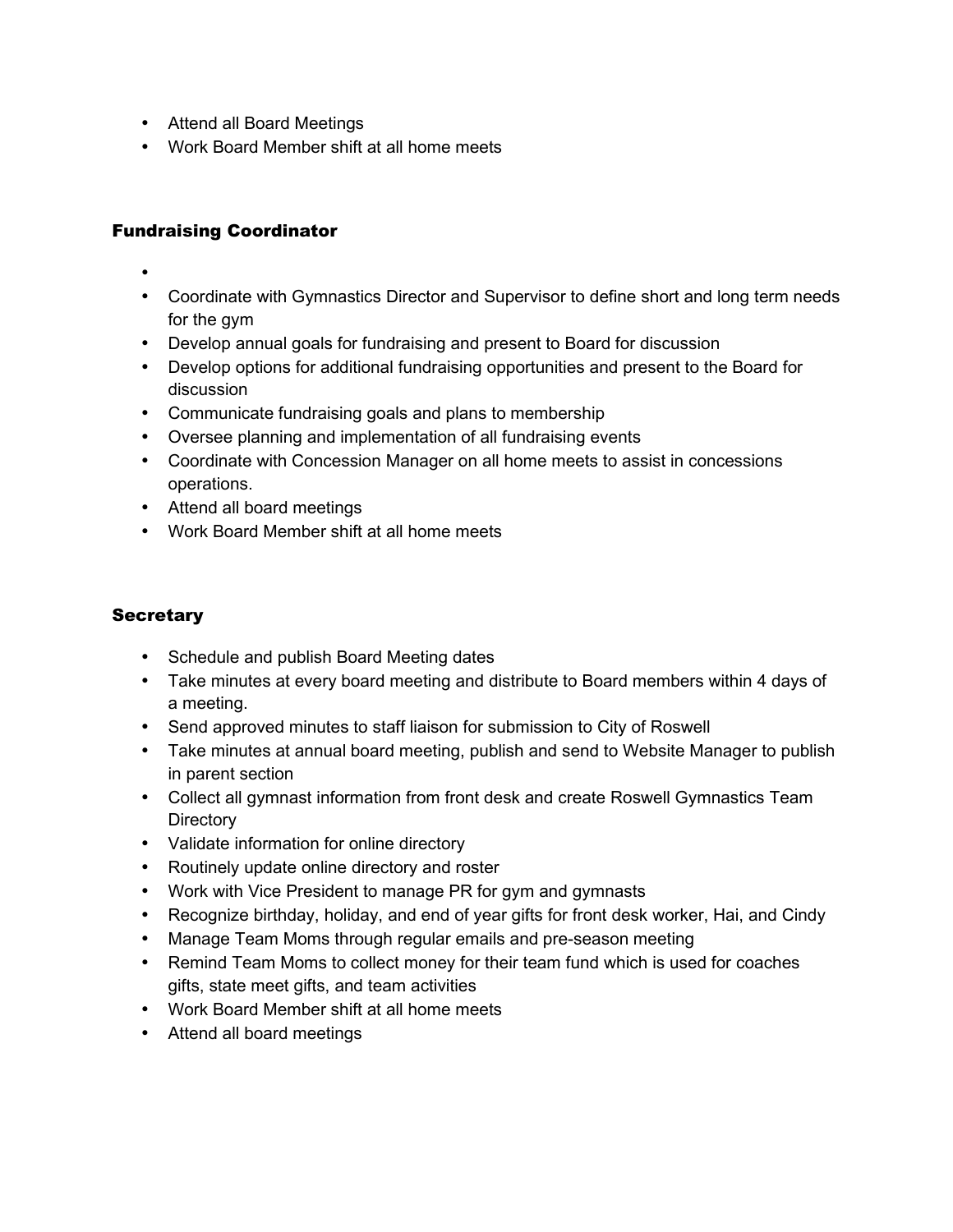## How are Board member positions filled?

- Process begins with nomination or member expressing interest to Board & nominating committee
	- o Nominee must be a member of BC for prior competition season
	- o Nominee must be in good financial standing with City and Booster Club
	- o Treasurer position require a brief interview by current Treasurer to ascertain basic accounting principles knowledge, understanding of Quick books & Excel
- Voted on and approved by Booster Club during annual Spring meeting
- If a Board member leaves the position mid-year, a special election may be held to fill the vacated position or the Board may appoint someone to fill the position.
- A position will run from July 1 June 30 of the following year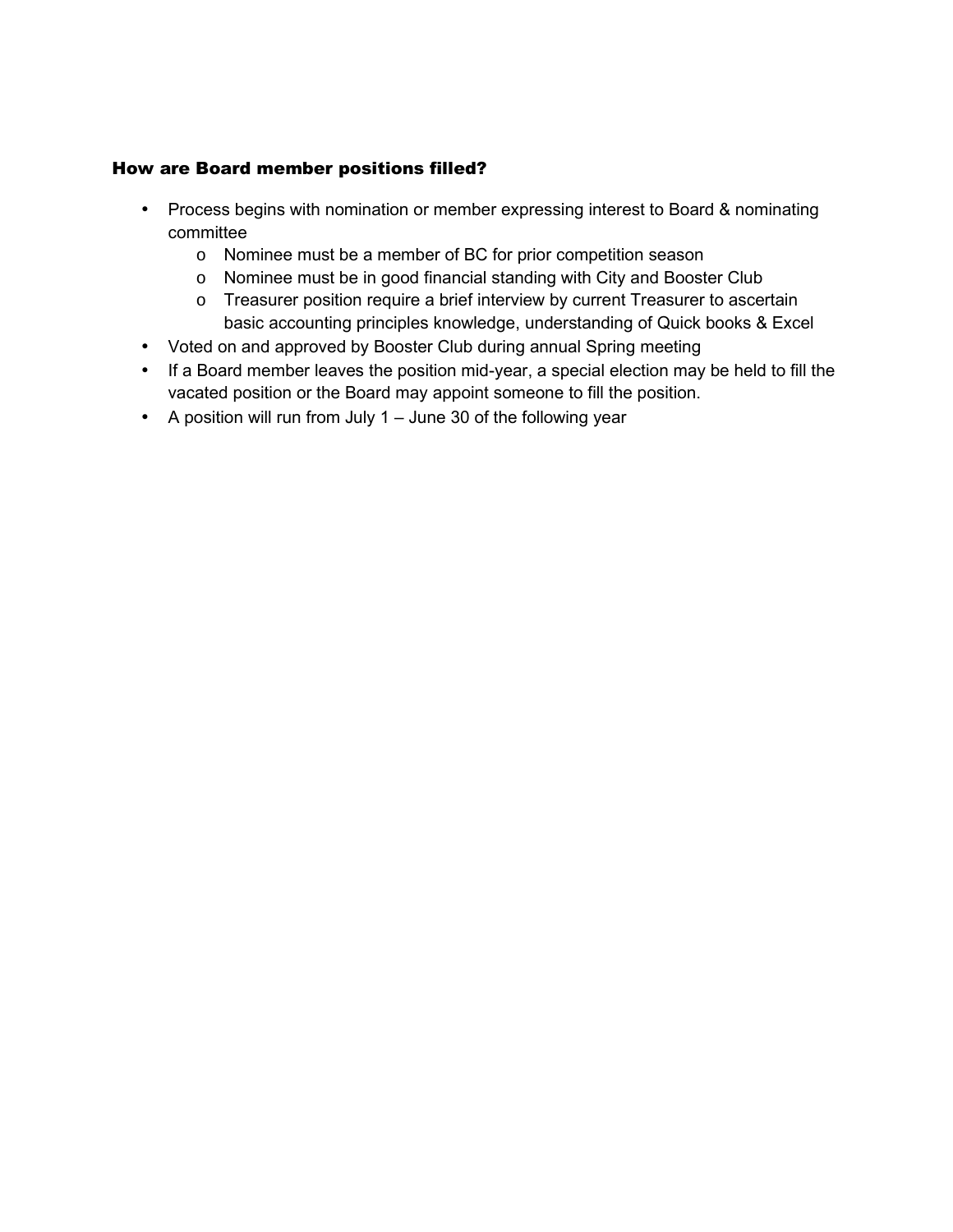# Description of Manager Positions:

### **Concessions Manager**

- Purchase all concession supplies necessary for home meets and Jamboree
- Coordinate delivery and payment for all vendors (Coke, Pizza, Chick Fill A, etc) as necessary
	- o Provide a meal schedule which details anticipated hot meals/delivery times and orders. Note if a hot order will be delivered and who is responsible.
- Work with Treasurer for payment of all vendors
- Set up concessions area the night before each home meet
- Take down the concessions area after each home meet
	- $\circ$  Check behind last shift of the weekend to ensure that all machines: popcorn, microwave, cotton candy maker and hotdog, are all thoroughly cleaned and stored properly.
- Monitor and communicate with volunteer workers throughout home meets and Jamboree
- Maintain inventory of refreshment items as appropriate
- Communicate inventory/sales to Treasurer following each meet
- Monitor maintenance of equipment used in the concessions area as needed
- Will be paid for one shift for set up/one shift of take down per Jamboree

## **Home Meet Managers**

- The role will be split between two (2) volunteers.
- Work with Lorenzo to order/inventory and prepare home meet gifts, goody bags or items
- Work with Lorenzo on distribution of meet gift—given to coaches or gymnasts and package accordingly
- Set up and take down all home meet/other events décor including: lobby decorations, front door table/area, judges tables, balloon style, awards ceremony room and medal line up room
- Place meet signs out night before meet directing guests to the PAC
- Remove and store all signs and decorations immediately after the end of the meet
- Cover all vending machines with tablecloths the night before each home meet
- Monitor and refresh meet décor throughout home meet (specifically balloons)
- One manager must be present at each awards ceremony
- Acknowledge understanding of awards process and communicate to all persons working awards. Post awards procedures on podium and in staging area
- Coordinate with CAB to ensure appropriate chairs/table/equipment set up for award ceremony room
- Test all electronic PA equipment and place spare batteries for microphone in podium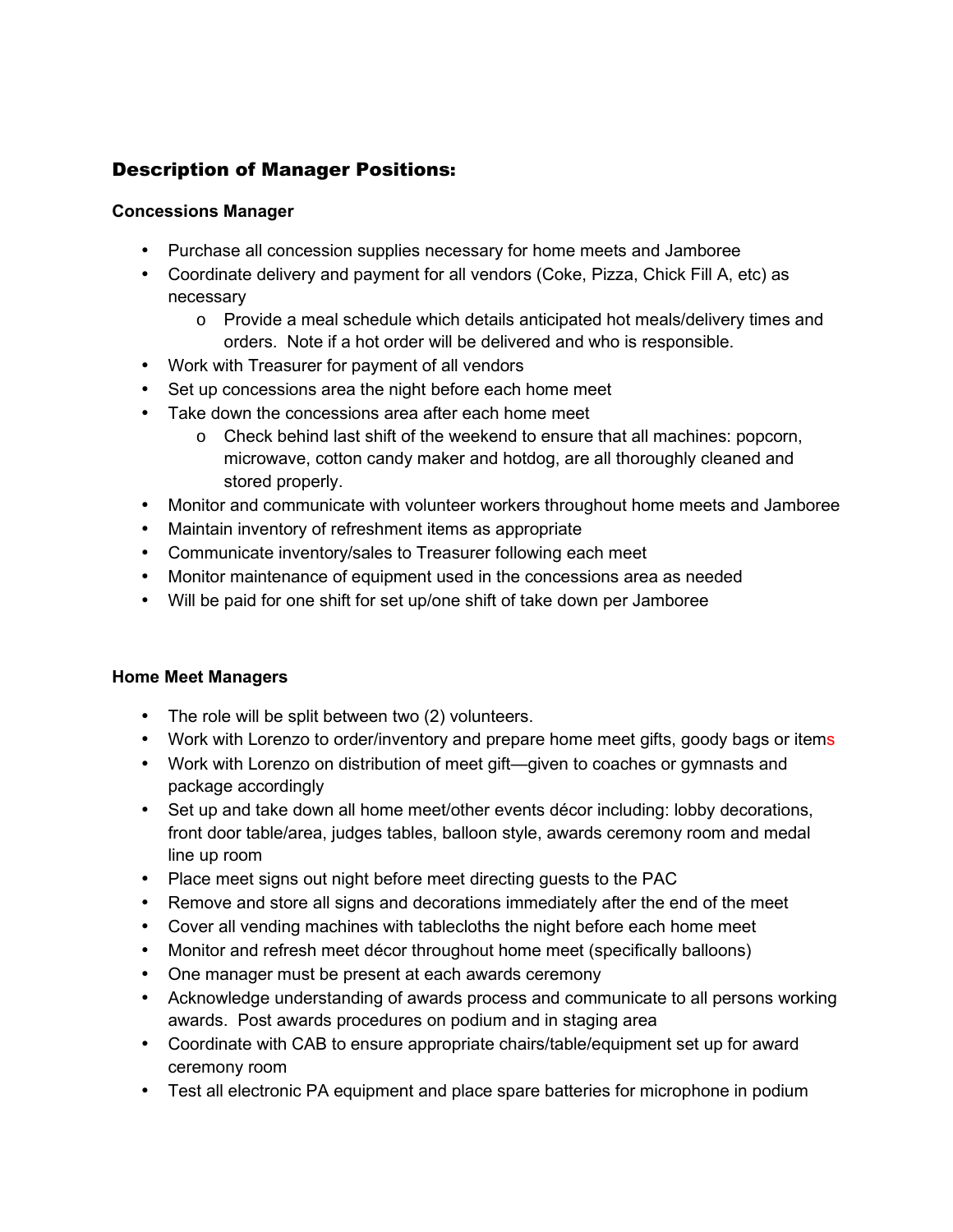- Ensure awards area is clean and organized before each session
- Within 2 days after hosting a state meet, count all remaining state meet medals and communicate count to Lorenzo
- Establish contact with meet workers prior to home meets- Timers particularly: to remind them to work awards and send them awards process document. Remind them to also check in with board worker prior to leaving their shift.

# **Hospitality Manager**

- Responsible for organizing meals to feed all home meet judges and coaches
- Coordinate with Lorenzo on number of people being fed as well as appropriate times for meal delivery
- Managers must check in multiple times per day with servers to see how meet is running and make changes to meal drop off times as necessary
- Work with Board to determine budget for meals
- Coordinate with Lorenzo to determine if we meet will have cookers or catered food
- Communicate meal plan- coordinate "cooker" volunteers to deliver meals at appropriate times. **Send reminders to cookers to submit receipts that contain only gym items-Make sure committee members understand personal items MAY NOT BE SUBMITTED on a receipt with gym items.**
- Set up Hospitality décor/tables/equipment and refreshments for all home meets
- Take down Hospitality décor/tables/equipment and refreshments for all home meets at end of meet
- Monitor volunteers and food/refreshment supply throughout the entire meet weekend
- Maintain availability throughout weekend of home meets for as needed basis.
- Post procedures for serves to follow
- Maintain an organized and uncrowded space for judges and coaches

## **Team Apparel/Spiritwear Manager**

- Work with Team Supervisors on competition apparel selection/vendor/pricing
- Responsible for gathering, submitting and coordinating distribution of gymnasts apparel orders in advance of competition season
- Coordinate spirit wear sales every third year or when assigned
- Responsible for communicating with teams regarding all competition apparel and backpacks for upcoming season
- Facilitate the sale of used competition apparel among team members
- All accounting of the sales reported to the Treasurer work with Treasurer to create a document for accounting purposes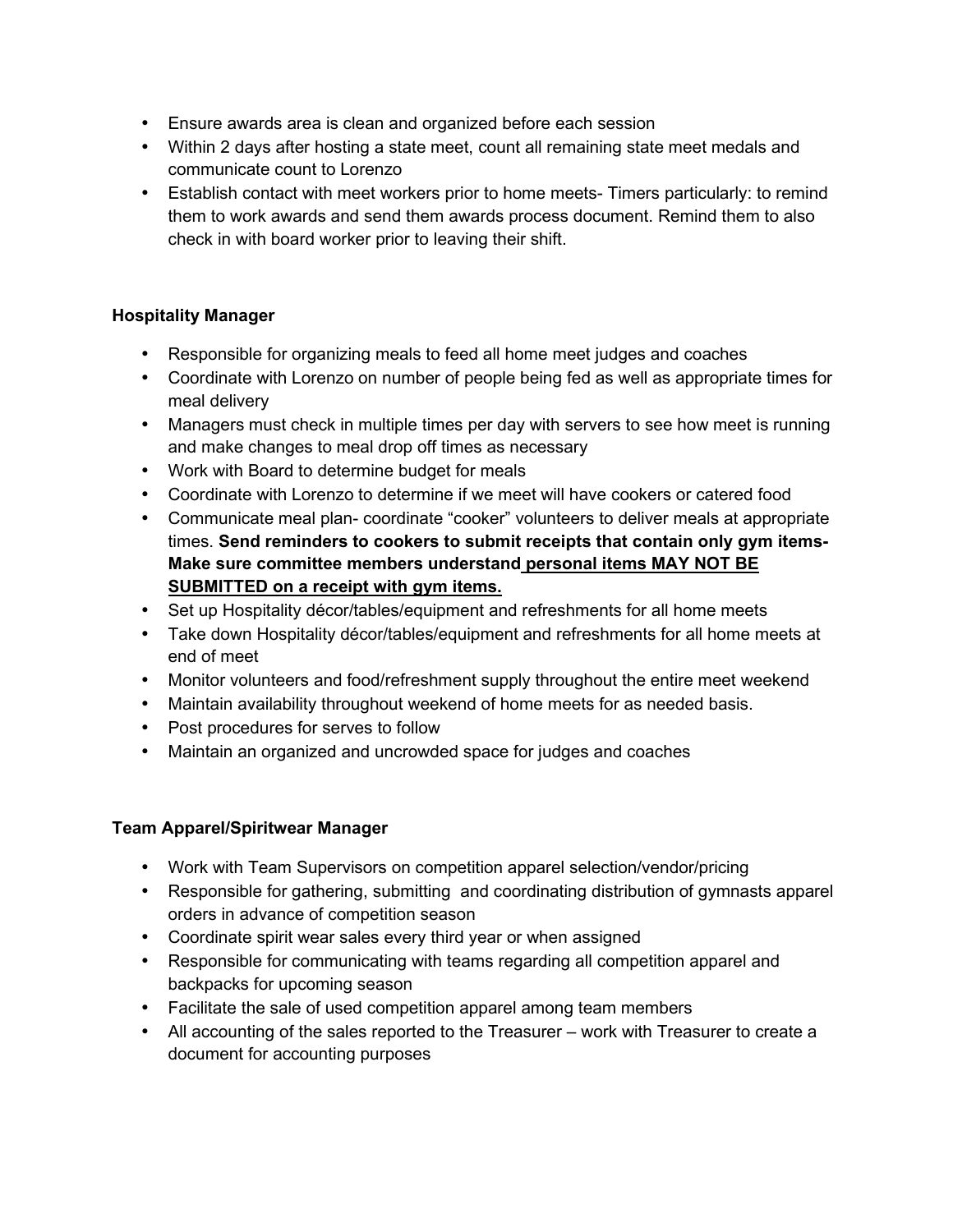## How are Manager positions filled:

- Process begins with nomination or member expressing interest to nominating committee
	- o Nominee must be a member of Booster Club for prior competition season
	- o Nominee must be in good financial standing with City and Booster Club
- Will be appointed by the incoming Board.
- If a committee manager leaves the position mid-year, the Board will appoint someone to fill the position thru June 30 of the current fiscal year.
- A position will run from July 1-June 30 of the following year except for Apparel Manager.

# Term Limits:

- Board Members will serve two years in their elected position.
- Term limits will be continually revisited for the purposes of reviewing job efficacy, relationship with board or other managers, and fulfillment of responsibilities.
- Each year, the current manager should re-nominate themselves should they desire consideration for the following year.

# Financial Agreements For the Board and Committee Managers:

- Meet Fee Discounts may be allocated at the discretion of the Board
- The discount for both Board Members and Managers will be determined at the beginning of the year based upon the financial position of the Booster Club.
- If a Board member or Manager leaves mid-year and/or their gymnast leaves the gym the meet fee discount is adjusted for time served**. You may receive an invoice for money to reimburse RGBC if necessary**.
- If a Manager leaves mid-year and their gymnast remains a Roswell gymnast, the additional meet fee discount **is forfeited**.
- Incoming replacement Committee Manager's meet fee discount is also adjusted for time served.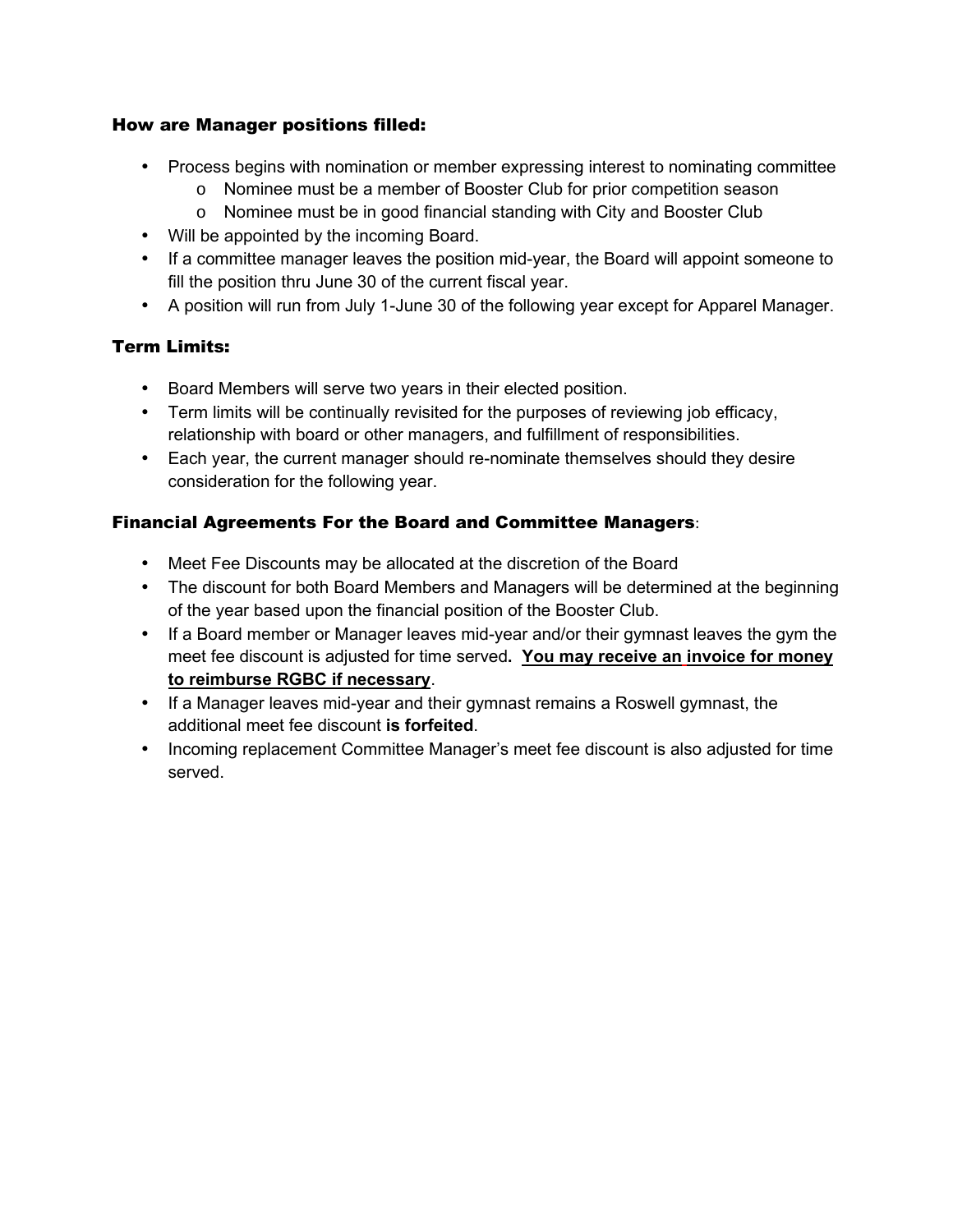# Meet Workers- Policies and Procedure

#### **1. Payment Amount for Shifts Worked**

Prior to each home meet the Board will determine the payment amount for each shift worked and communicate to the membership. The amount will be determined based upon the size of the meet, volunteers required and the anticipated income.

#### **2. Reimbursement for Shifts Worked**

For each shift worked a credit will be added to their gymnast's account. After the last hosted meet, the amount of total credits will be communicated to each family. When the meet fees invoice for the next season are developed, the total due will be reduced by the amount of the credits. For example, if a family works 5 shifts over all meets and the amount per shift is \$100 then they would have a \$500 credit on their account. If the following season meet fees for their gymnast is \$1,000 then their invoice will total \$500.

## **3. Gymnasts Leaving the Gym with Account Balances**

If a family is leaving Roswell after the current season and has a credit balance, they can request a check from the Treasurer for the total amount of the credit. To receive the payment, the family must be in good financial standing with both RGBC and the City of Roswell.

#### **4. How Many Shifts Can be Worked**

For each meet, the initial signup will be limited to 1 shift per family to allow all families the opportunity to work a meet and earn credits. If there are shifts remaining after the initial phase of signups, there will be an email to the membership letting them know that they can sign up for a second shift.

IMPORTANT – the total credit for shifts worked will never exceed the total amount paid to RGBC.

#### **5. How to Sign Up for Shifts**

At a minimum of 1 week prior to a home meet, membership will receive an email with links (via SignUp.com) allowing them to sign up for one of the available shifts.

#### **6. Early Access for Optional Gymnasts Families**

Given the difference in costs for Optional versus Compulsory families, the Board may designate one home meet as priority for Optional families. In these cases, only the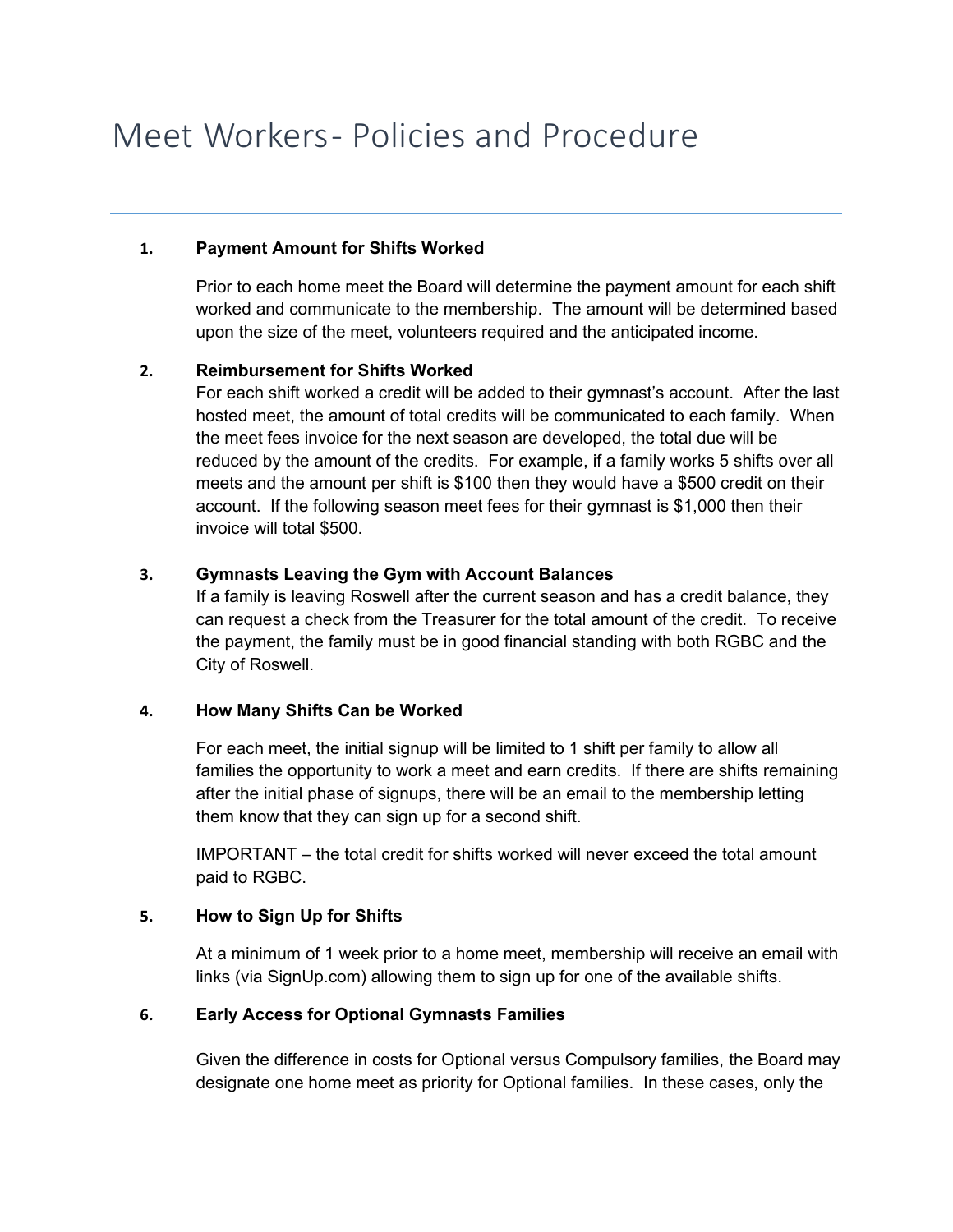Optional families will be allowed to work meet shifts. If not all shifts are taken prior to the meet, the remaining shifts will be made available to Compulsory families.

#### **7. Gymnasts Working Shifts**

Any gymnasts of other child that is 17 years of age or older can work any shift for a meet as long as they meet the requirements. Please read the requirements for the position as it may involve food pickup/delivery, heavy lifting, etc. depending on the position. Any shift worked by a child will count towards the maximum allowed shifts for a family.

Gymnast that are between 15 and 17 years old are ONLY allowed to work a Timer/Awards shift. These shifts will also count towards the maximum allowed shifts for a family.

#### **8. Roswell Gym Employees Working Shifts**

If there are open shifts for a home meet available within 48 hours of the meet beginning, these shifts will be made available to coaches and other staff of Roswell Gymnastics.

If a coach is also a parent of a gymnast at Roswell and performing a paid function for the meet, he/she may not also sign up to work shifts as a parent. If there are open shifts 48 hour prior to the meet, the coach may only then sign up for any available shifts.